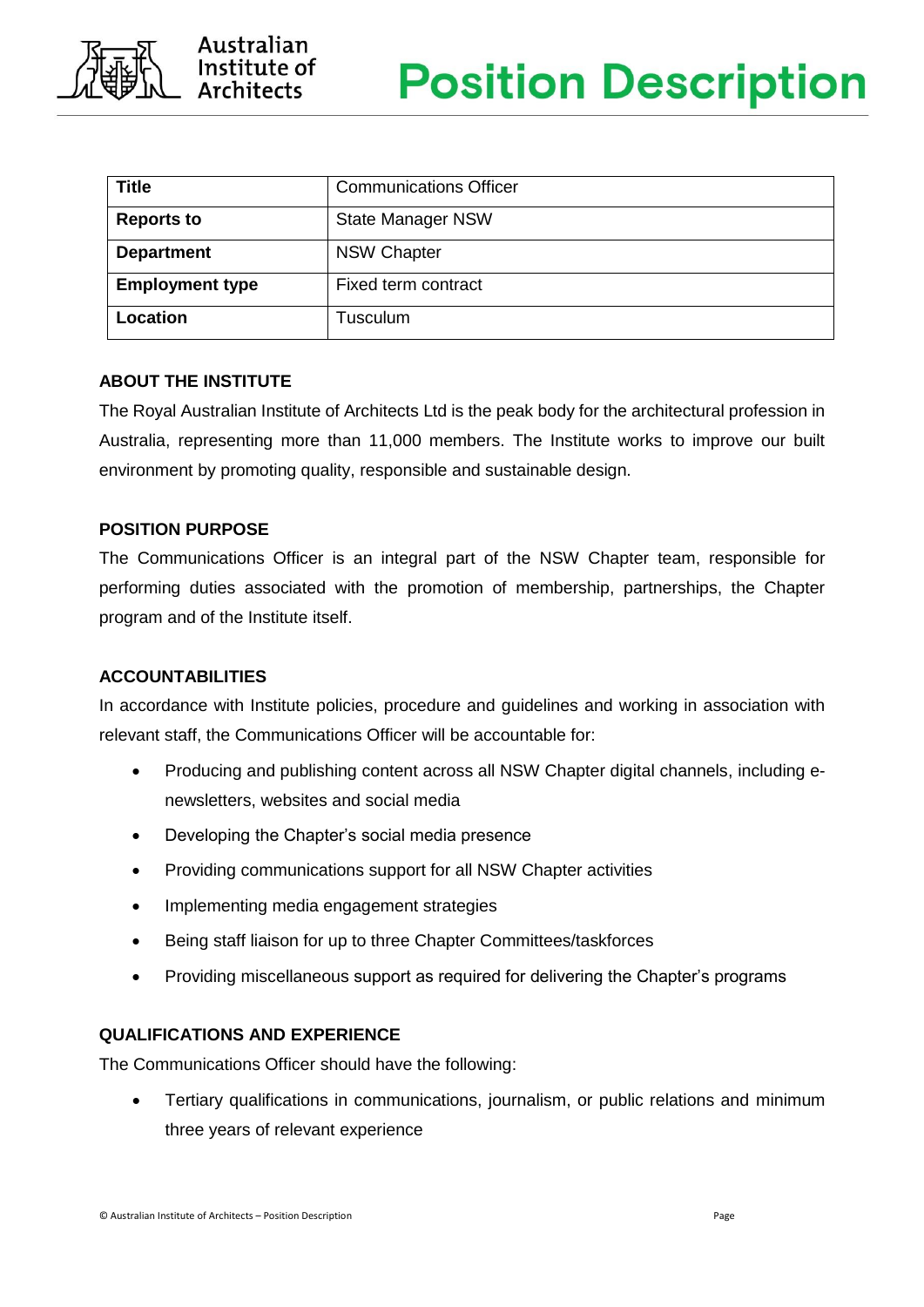- Excellent written and visual communication skills and a nuanced understanding of audience and channels
- Demonstrated ability to work autonomously and flexibly as part of a multi-disciplinary team
- Highly developed organisation skills with a demonstrated ability to manage competing priorities
- Proficiency in Adobe Creative Suite

# **KNOWLEDGE AND SKILLS**

It is preferable that this person has:

- Experience in and/or understanding of membership organisations
- Strong appreciation of, and commitment to the vision, values and goals of the Institute
- Demonstrated commitment to quality customer service and a continuous improvement culture
- Competence with Word, Excel and Outlook

# **KEY RELATIONSHIPS**

- NSW Chapter staff
- National Media and Communications team
- Other Institute staff both in Melbourne and nationally
- Members of the Institute
- Customers personal, telephone, website and email
- General public
- Suppliers and contractors

## **EMPLOYEE RESPONSIBILITIES**

## *All employees are required to***:**

- Adhere to Institute's values and code of conduct.
- Fully understand the requirements of their role and follow procedures and work instructions as relevant to their department.
- Gain knowledge of and comply with policies, procedures and instructions pertaining to:
	- Work Health Safety & Environment (WHS &E);
	- Human Resources (HR)
	- Finance and